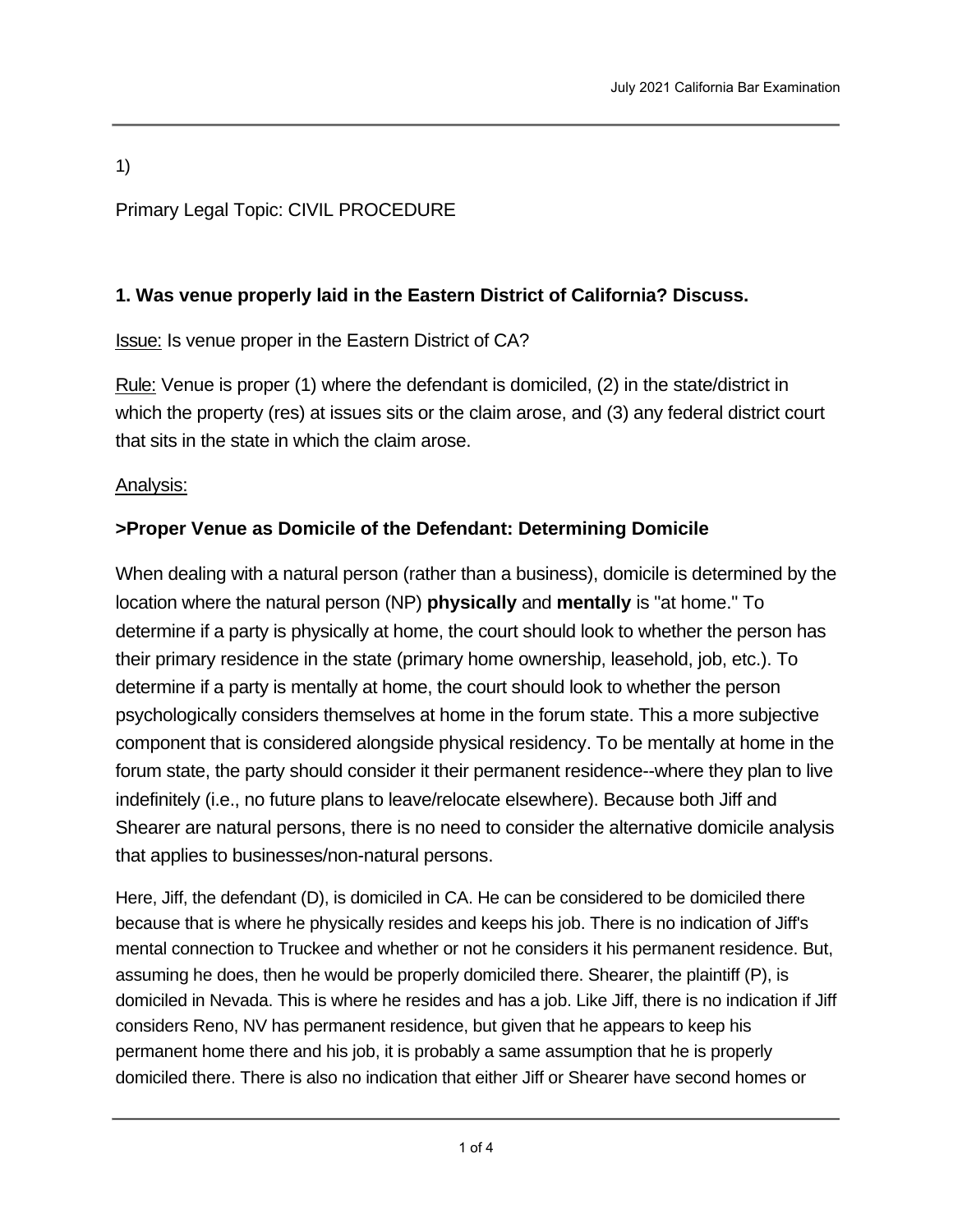jobs in other states that might undermine their domicile.

Venue is based on the *defendant's* domicile, not the plaintiff's. So here, venue will be proper in a district court that sits over Truckee, CA. The domicile of the plaintiff is not a factor in determining proper venue. Because the US District Court for the Eastern District of CA includes Truckee, CA, **then venue in the US District Court for the Eastern District of CA is proper.**

#### **>Proper Venue as District Court Overseeing Location of Property or Location of Issue:**

Venue It is worth noting that venue is also proper in any district court where the property (res) of the claim sits or the claim/issue arose, or in any federal district court that sits in the forum state where the claim arose. Here, because the contract between Jiff and Shearer was signed in Reno, NV, that is the location where the claim arose, and a federal district court overseeing Reno, NV would also be properly venued.

### **2. Did the court err in denying Shearer's motion to compel evidence?**

Issue: Was Shearer within or outside his rights to compel evidence?

Rule: Right to Discovery: Pursuant to the FRCP, any party to a dispute has the right to discovery of evidence that **reasonably relates** to the issue/claim. Discoverable evidence includes anything (documents, physical evidence, electronic evidence, names and addresses of involved parties and their lawyers, publicly available materials, etc.) that is not privileged under (1) attorney-client privilege or (2) the work-product doctrine. Discovery does not protect facts.

(i) Attorney-Client Privilege:

Conversations between a client and his attorney are protected by attorney-client privilege (a doctrine that crosses both civil procedure and professional responsibility) and are not discoverable. Attorney-client privilege applies to all confidential conversations between a client and his attorney that are (1) intended to be confidential and (2) concern the legal matter at issue.

Here, Shearer is compelling documentary evidence that was created before the claim arose, directly pertains to the dispute (product evaluations can speak to whether or not Jiff has been similarly negligent in other comparable situations), and was not a product of

conversations between the client and his attorney or created by the attorney in furtherance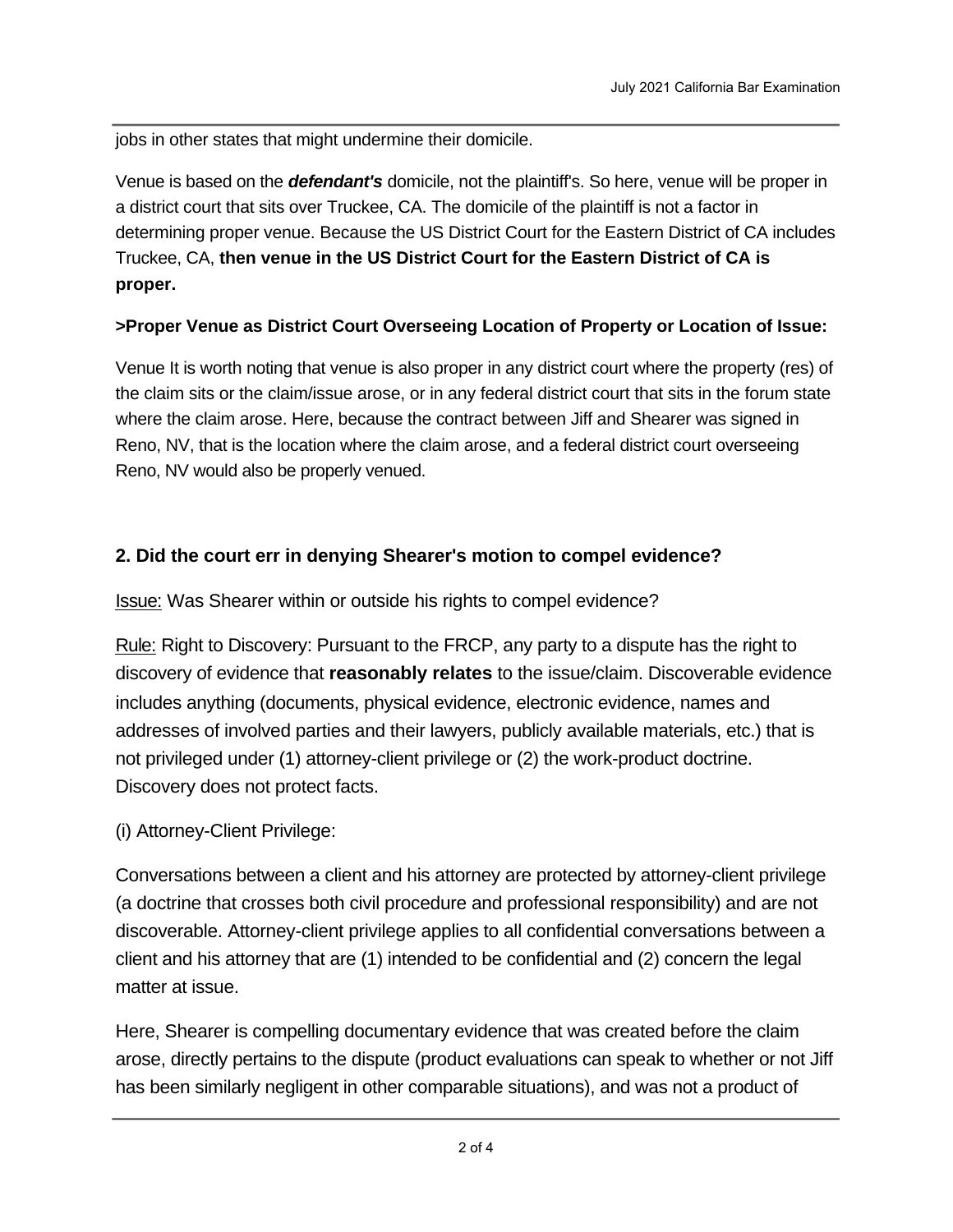conversations between the client and his attorney or created by the attorney in furtherance of his legal representation of Jiff. Therefore, the evaluations by Jiff's customers are not protected from discovery by attorney-client privilege.

(ii) Work-Product Doctrine.

Work-product doctrine (also a cross-over between civil procedure and professional responsibility) protects work done by an attorney in furtherance of his representation of the client. The work-product doctrine protects the mental observations, thoughts, and plans of an attorney and these are **never** discoverable.

Here, Shearer is compelling the written customer evaluations. These customer evaluations are **not** subject to privilege under the work-product doctrine because they were not created by the attorney in furtherance of his representation of the client and do not concern any privileged mental observations, considerations, or plans.

(iii) Evidence That Reasonably Relates to the Claim/Issue & Is Not Overly Burdensome to Produce

Because the customer reviews are not protected evidence under attorney-client privilege or the work-product doctrine, then they *may* be discoverable under a motion to compel *if* they reasonably relate to the dispute **and** are not overly burdensome for the other side to produce. Here, Jiff's written customer reviews from the last year reasonably relate to Shearer's negligence claim: whether Jiff has had similar issues with customer's in the past may impact the level of damages that Shearer can seek or serve to benefit the fact-finders who consider all of the circumstances. Also, providing one year's worth of customer reviews should be a reasonable ask/not overly burdensome. Shearer is not asking for the customer reviews Jiff has ever received, but just for those from the past year.

Because the customer reviews should be discoverable, Shearer's motion to compel should have been granted and the court most likely erred in its denial.

# **3. May Jiff take advantage of the judgement in the first suit in defending against the second suit?**

**Issue:** Is there claim and/or issue preclusion?

Rule: Claim Preclusion (res judicata): Precludes re-litigation of claims arising from the (1)

same parties, (2) same issue, (3) proper jurisdiction, (4) finality on the merits. Claim